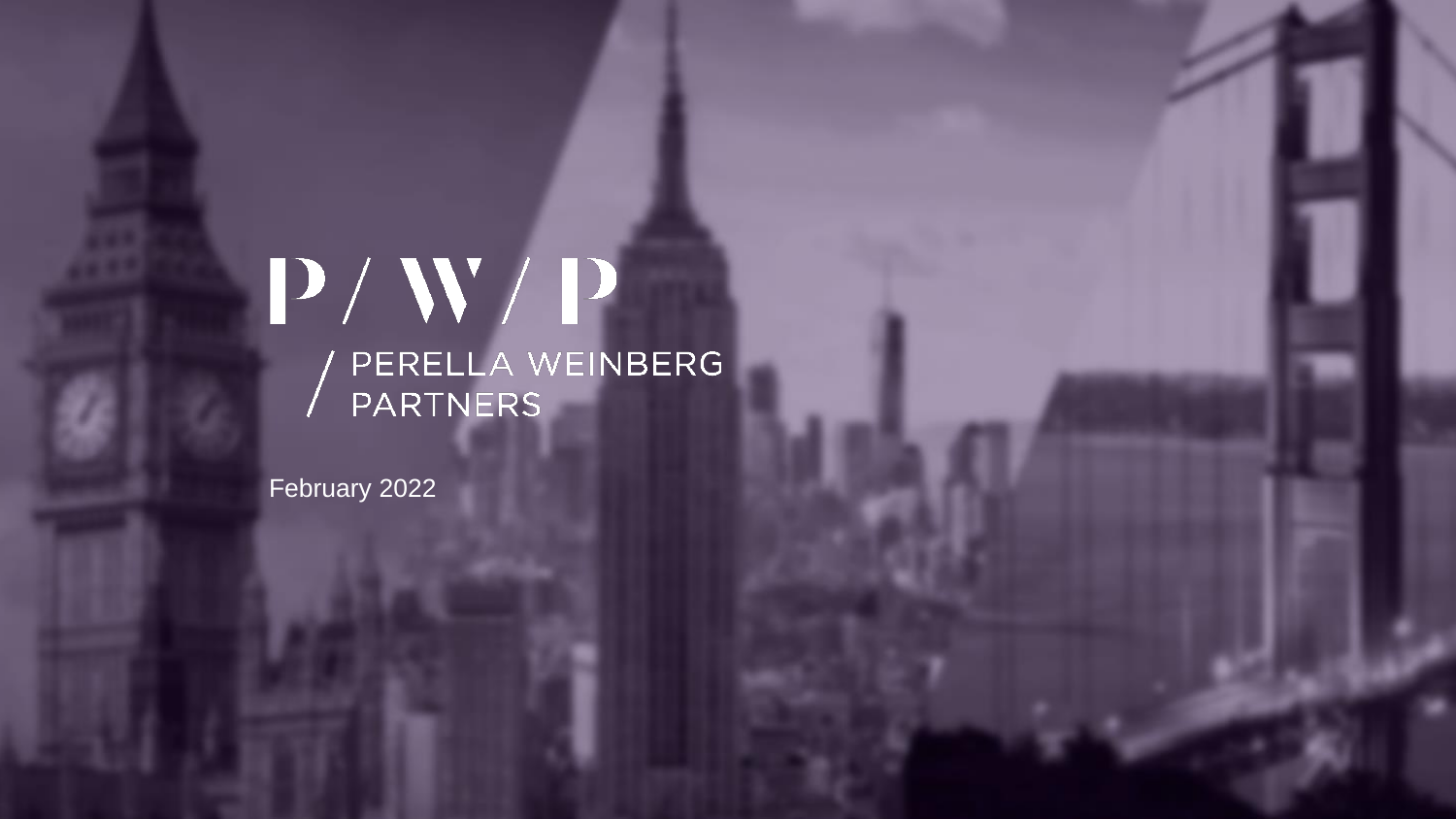### **Forward-Looking Statements**

This Presentation has been provided to you by Perella Weinberg Partners and its affiliates (collectively "Perella Weinberg Partners," the "Firm" or "PWP"). Certain statements made in this presentation, and oral statements made from time to time by representatives of PWP are "forward-looking statements" within the meaning of the federal securities laws, including the Private Securities Litigation Reform Act of 1995, Section 27A of the Securities Act of 1933, as amended, and Section 21E of the Securities Exchange Act of 1934, as amended. Statements regarding the expectations regarding the combined business are "forward looking statements." In addition, words such as "estimates," "projected," "expects," "estimated," "anticipates," "forecasts," "plans," "intends," "believes," "seeks," "may," "will," "would," "future," "propose," "target," "goal," "objective," "outlook" and variations of these words or similar expressions (or the negative versions of such words or expressions) are intended to identify forward-looking statements. These forward-looking statements are not guarantees of future performance, conditions or results, and involve a number of known and unknown risks, uncertainties, assumptions and other important factors, many of which are outside the control of the parties, that could cause actual results or outcomes to differ materially from those discussed in the forward-looking statements.

The forward-looking statements in this presentation and oral statements made from time to time by representatives of PWP are based on current expectations and beliefs concerning future developments and their potential effects on the Firm. There can be no assurance that future developments affecting the Firm will be those that the Firm has anticipated. These forward-looking statements involve a number of risks, uncertainties (some of which are beyond the Firm's control) or other assumptions that may cause actual results or performance to be materially different from those expressed or implied by these forward-looking statements. These risks and uncertainties include, but are not limited to, those factors described in the section entitled "Risk Factors" in our Current Report on Form 10-Q filed with the SEC on November 5, 2021 and the other documents filed by the Company from time to time with the SEC. Should one or more of these risks or uncertainties materialize, or should any of our assumptions prove incorrect, actual results may vary in material respects from those projected in these forward-looking statements. The Firm undertakes no obligation to update or revise any forward- looking statements, whether as a result of new information, future events or otherwise, except as may be required under applicable securities laws.

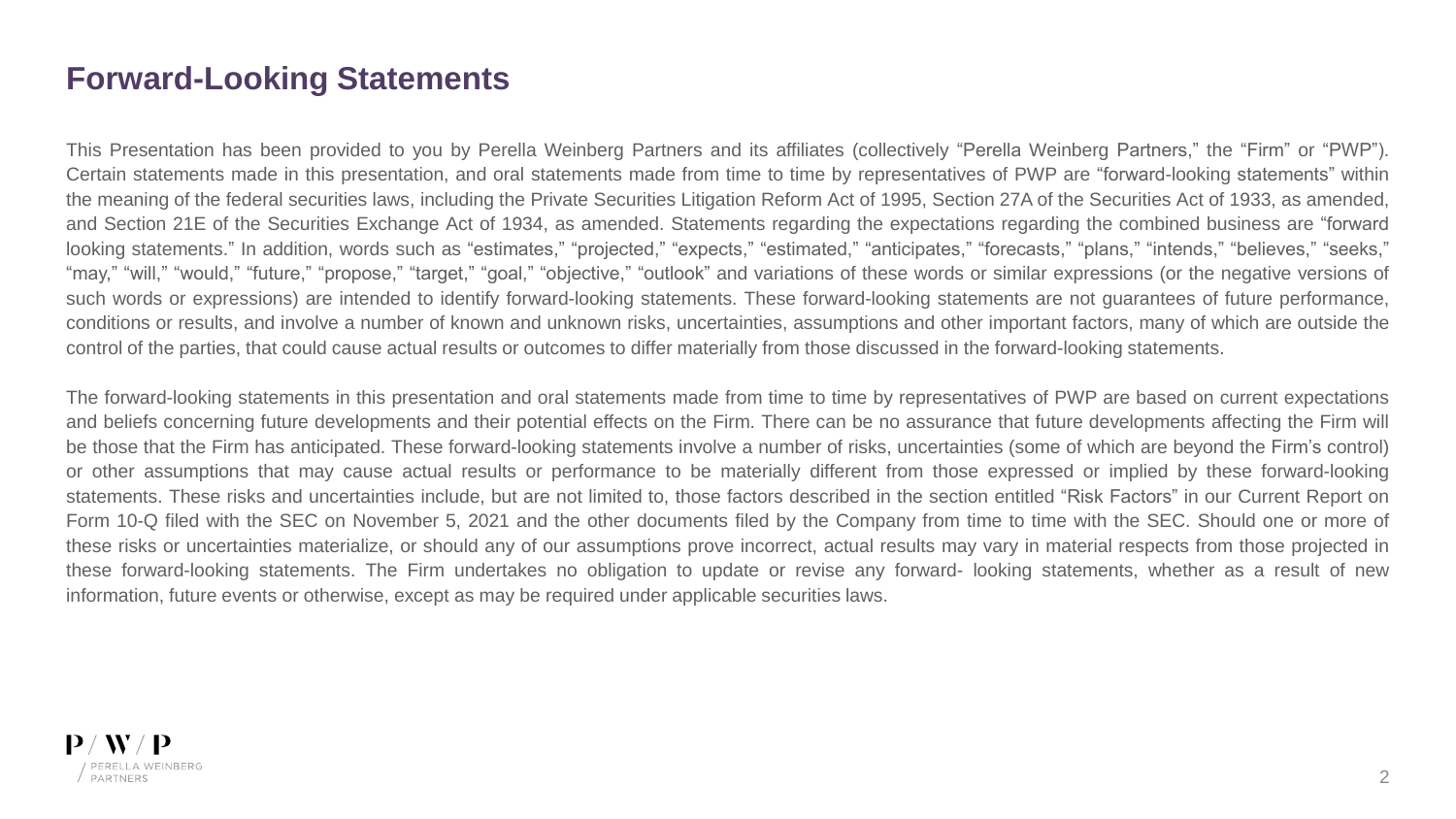### **PWP At A Glance**



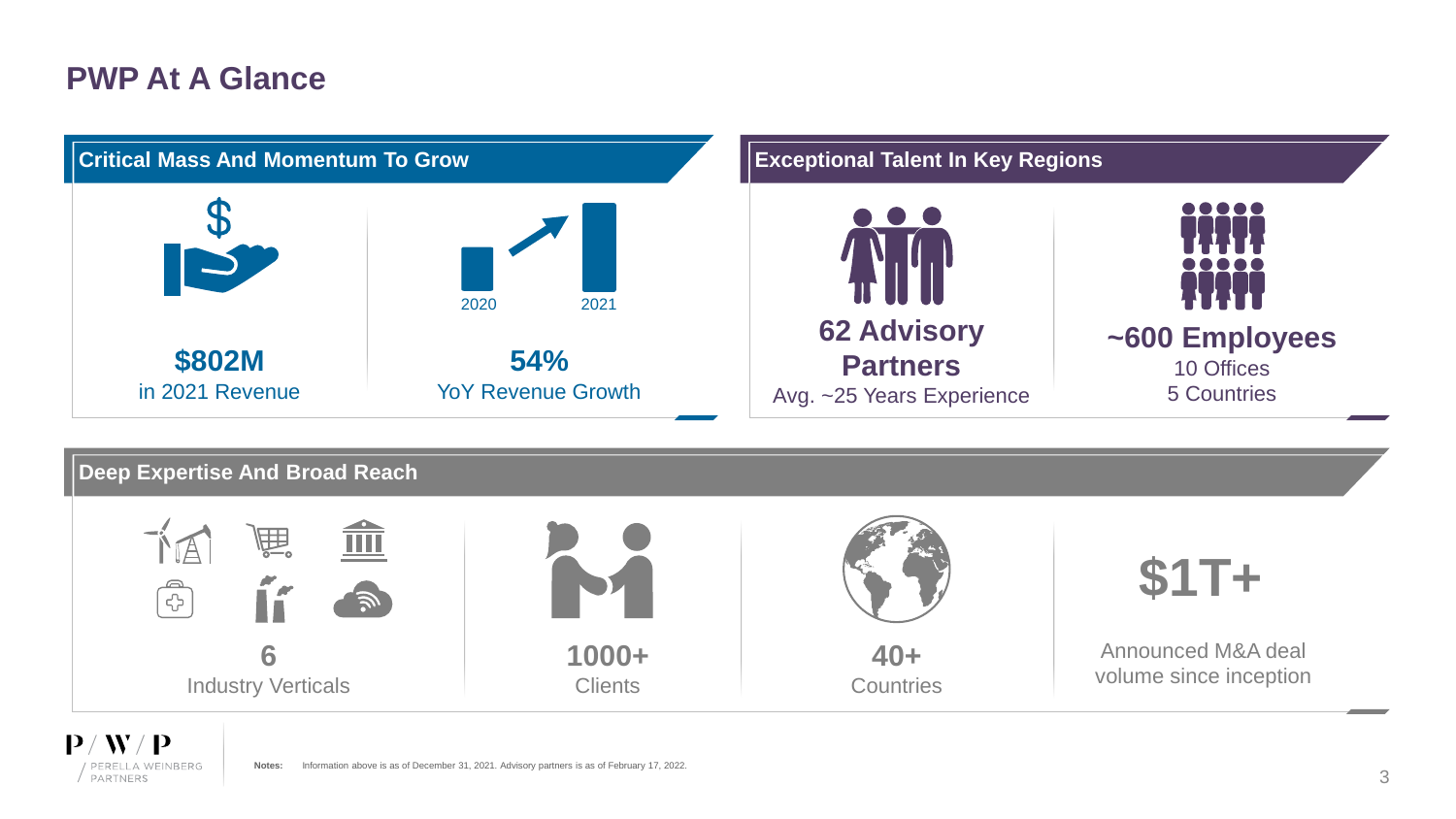# **PWP Highlights**

| $\langle$ W / P | Our<br><b>Market</b>   | Demand for advisory services expanding, driven by: strategic change, technology<br>۰.<br>disruption, liquidity and capital deployment demand<br>Independent advisory model positioned to continue to gain share |
|-----------------|------------------------|-----------------------------------------------------------------------------------------------------------------------------------------------------------------------------------------------------------------|
|                 | Our<br><b>People</b>   | • Independent thought leadership across industries, geographies and products<br>• Collaboration is the cornerstone of our culture and key to our success                                                        |
|                 | Our<br><b>Strategy</b> | • Client-centric focus with balance across industry, geography and product<br>Significant opportunity to grow in existing, core markets as well as in adjacencies                                               |
|                 | Our<br><b>Brand</b>    | • Highly regarded brand – reputation for high quality advice and integrity<br>• Network that allows access to virtually any client in the world                                                                 |
|                 |                        | • Significant working partner alignment with public shareholders<br>• Strong incentive to drive shareholder returns through business growth, margin<br>expansion and disciplined return of capital              |

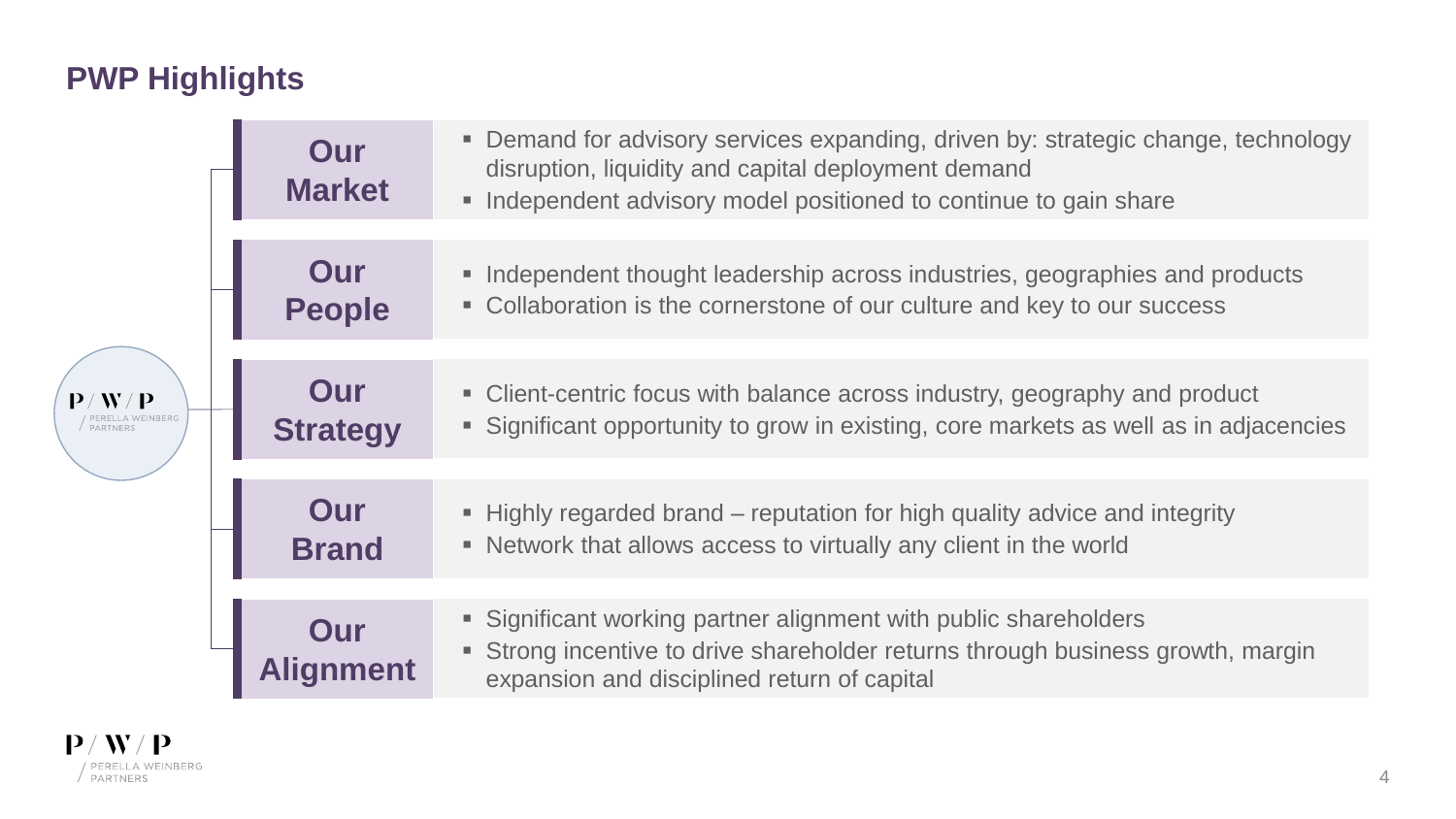### **Our Expertise And Reach**



/ PERELLA WEINBERG<br>/ PARTNERS

### *North America*

- New York
- San Francisco
- Houston
- Chicago
- Los Angeles
- Denver
- Calgary

### *Europe*

- **London**
- Paris
- **■** Munich



5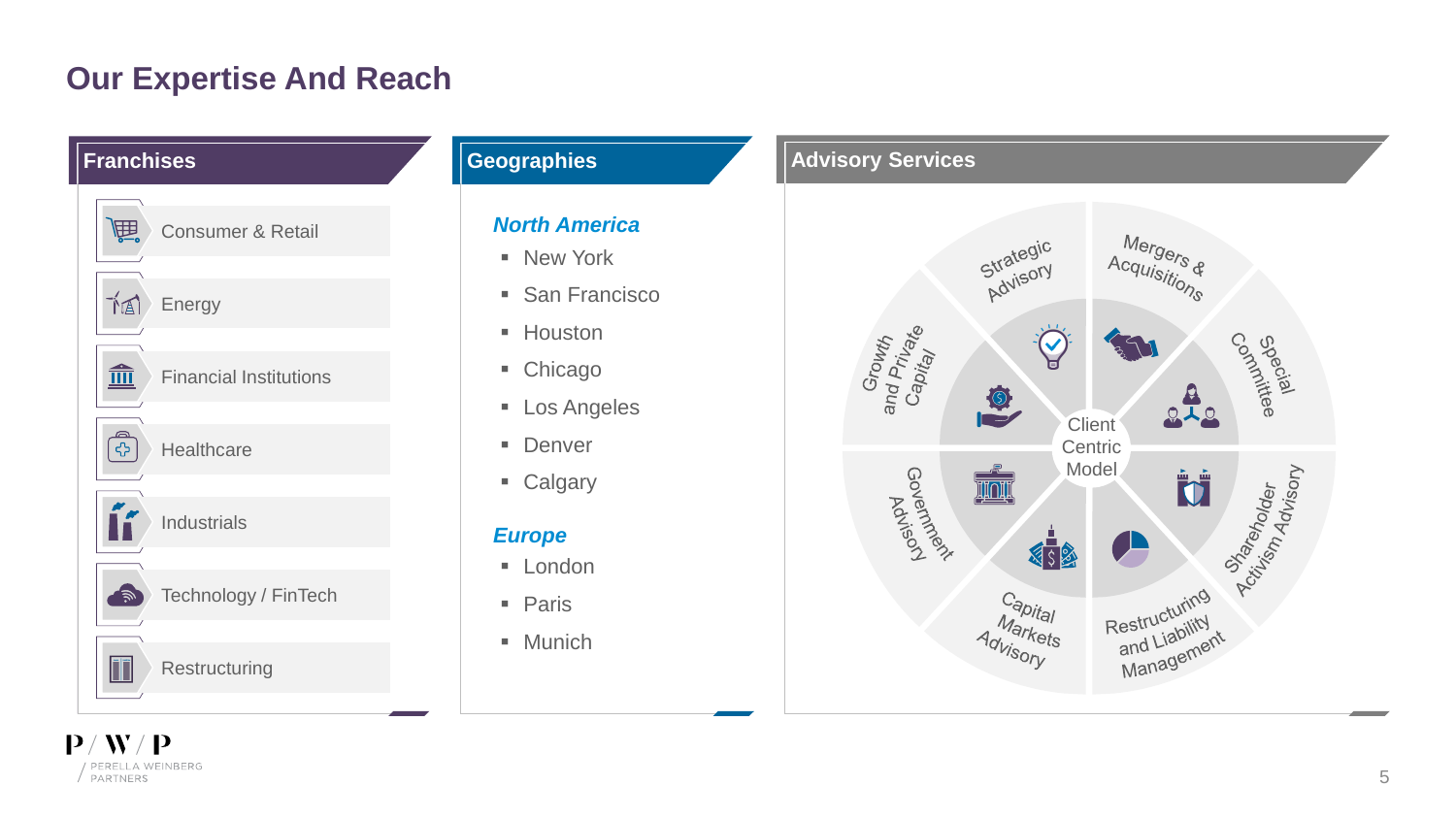# **Leading Advisor Across Deal Size, Industry, Geography And Transaction Type**

| <b>Large-Cap Advisory</b>                   |               |                                                  |  |  |  |  |  |
|---------------------------------------------|---------------|--------------------------------------------------|--|--|--|--|--|
| ®Shell                                      | \$9.5B        | <b>ConocoPhillips</b>                            |  |  |  |  |  |
| Haxter                                      | \$12.4B       | Hillrom.<br>ŀľ                                   |  |  |  |  |  |
| <b>JONOVIA</b>                              | <b>€29B</b>   | <b>DEUTSCHE</b><br><b>WOHNEN</b>                 |  |  |  |  |  |
| <b>Discovery</b>                            | \$22.2B       | <b>WARNERMEDIA</b>                               |  |  |  |  |  |
| <b>VEOLIA</b>                               | €25.9B        | <b>SUE2</b>                                      |  |  |  |  |  |
| R <sub>C</sub><br>CK<br>PARTNERS<br>CAPITAL | \$12.5B       | <b>ALTIMAR</b><br><b>ACQUISITION CORPORATION</b> |  |  |  |  |  |
| <b>NORTHROP</b>                             | \$3.4B        | VERITAS                                          |  |  |  |  |  |
| <b>GRUMMAN</b>                              | <b>\$9.2B</b> | Orbital ATK                                      |  |  |  |  |  |
| GROUPE                                      | \$26B         | CHRYSLER AUTOMOBILES                             |  |  |  |  |  |
| OAKTREE<br>an,                              | <b>\$8B</b>   | <b>Brookfield</b>                                |  |  |  |  |  |
| <b>RSPN</b> PERMIAN                         | \$9.5B        | SCONCHO                                          |  |  |  |  |  |
| e·on                                        | <b>\$54B</b>  | O<br>innogy                                      |  |  |  |  |  |
| BD                                          | <b>\$24B</b>  |                                                  |  |  |  |  |  |
| Altria                                      | $$107B^{(1)}$ | ABInBev                                          |  |  |  |  |  |
| <b>Medtronic</b>                            | \$43B         | <b>COVIDIEN</b>                                  |  |  |  |  |  |

| <b>Large-Cap Advisory</b> |                       |                                          | <b>Mid-Cap Advisory</b>       |                                            |                                              | <b>Rx / Capital Markets Advisory</b> |  |
|---------------------------|-----------------------|------------------------------------------|-------------------------------|--------------------------------------------|----------------------------------------------|--------------------------------------|--|
| \$9.5B                    | <b>ConocoPhillips</b> | <b>IN QUIDEL</b>                         | \$6.0B                        | Ortho<br><b>Clinical Diagnostics</b>       | <b>Lufthansa</b><br>$\left(\rightleftarrow)$ | Capital Ma                           |  |
| \$12.4B                   | Hillrom.<br><b>FF</b> | <b>HELLE</b>                             | €6.8B                         | <b>·faurecia</b>                           | Garrett<br>ADVANCING MOTION                  | Restructu                            |  |
| <b>€29B</b>               | DEUTSCHE              | $\cdot$ mks                              | \$6.5B                        | <b>ATOTECH</b>                             | maravai                                      | Capital Ma                           |  |
| \$22.2B                   | <b>WARNERMEDIA</b>    |                                          | \$5.3B                        | <b>CLOUDERA</b>                            | <b>INVITAE</b>                               | Capital Ma                           |  |
| €25.9B                    | <b>SUEZ</b>           |                                          | \$5.3B                        | COTY                                       | wework                                       | Capital Ma                           |  |
| \$12.5B                   | <b>ALTIMAR</b>        |                                          |                               | <b>Happy Returns</b>                       | 出<br>Royal Caribbean Group                   | Capital Ma                           |  |
| \$3.4B                    | <b>VERITAS</b>        |                                          | <b>\$4B</b>                   | honey                                      | windstream.                                  | Restructu                            |  |
| \$9.2B                    | Orbital ATK $\not$    | Luminex。                                 | \$1.8B                        | <b>DiaSorin</b>                            | Pacific Gas and<br>Electric Company°         | Restruct                             |  |
| <b>\$26B</b>              | FCV                   | <b>INVITAE</b>                           | \$1.4B                        | ARCHER <sup>®</sup>                        | <b>Alta Mesa Resources</b>                   | Restruct                             |  |
| <b>\$8B</b>               | <b>Brookfield</b>     | Kraft <i>Heinz</i><br>PLANTERS           | \$3.4B                        | Hormel                                     | Del Monte                                    | Capital Ma                           |  |
| \$9.5B                    | <b>SCONCHO</b>        | PURECYCLE<br>TECHNOLOGIES                | \$1.2B                        | <b>OR ROTH CH</b>                          | <b>Sabre</b>                                 | Capital Ma                           |  |
| <b>\$54B</b>              |                       | OXY                                      | \$1.5B                        | <b>eco</b> peTROL                          | <b>Insulet Corporation</b>                   | Capital Ma                           |  |
| <b>\$24B</b>              | <b>BARD</b>           | <b>OSRAM</b>                             | €4 $B$                        | <b>BainCapital</b><br>THE CARLYLE GROUP    | $\bigstar$                                   | Restructu                            |  |
| $$107B^{(1)}$             | ABInBev               | <b>HealthEquity</b>                      | <b>\$2B</b>                   | WageWorks\%                                | <b>MLEGACY</b>                               | Restructu                            |  |
| <b>\$43B</b>              | ÷<br><b>COVIDIEN</b>  | sodastream®                              | \$3.2B                        | $\overset{\circledR}{\Rightarrow}$ PEPSICO | <b>OD iHeart</b>                             | Restruct                             |  |
|                           |                       | <b>ACQUISITION CORPORATION</b><br>innogy | <b>KKR</b><br><b>P</b> PayPal |                                            |                                              |                                      |  |

| <b>Rx / Capital Markets Advisory</b>               |                        |  |
|----------------------------------------------------|------------------------|--|
| <b>Lufthansa</b>                                   | <b>Capital Markets</b> |  |
| arre:<br>ADVANCING MO                              | Restructuring          |  |
| marava<br>LifeSciences                             | <b>Capital Markets</b> |  |
| <b>INVITAE</b>                                     | <b>Capital Markets</b> |  |
| wework                                             | <b>Capital Markets</b> |  |
| <b>Royal Caribbean Group</b>                       | <b>Capital Markets</b> |  |
| windstream                                         | Restructuring          |  |
| <b>Pacific Gas and</b><br><b>Electric Company®</b> | Restructuring          |  |
| Alta Mesa Resources                                | Restructuring          |  |
| Del Monte                                          | <b>Capital Markets</b> |  |
| fre                                                | <b>Capital Markets</b> |  |
| <b>Insulet Corporation</b>                         | <b>Capital Markets</b> |  |
|                                                    | Restructuring          |  |
|                                                    | Restructuring          |  |
| (ത്ര) ıHeart                                       | Restructuring          |  |

Represents deals Announced or Closed in 2021



**Source:** Press Releases, Public Information, Dealogic.

(1) Advisor to Altria Group, Inc. in connection with its stake in SABMiller plc's \$107B sale to Anheuser-Busch InBev SA/NV.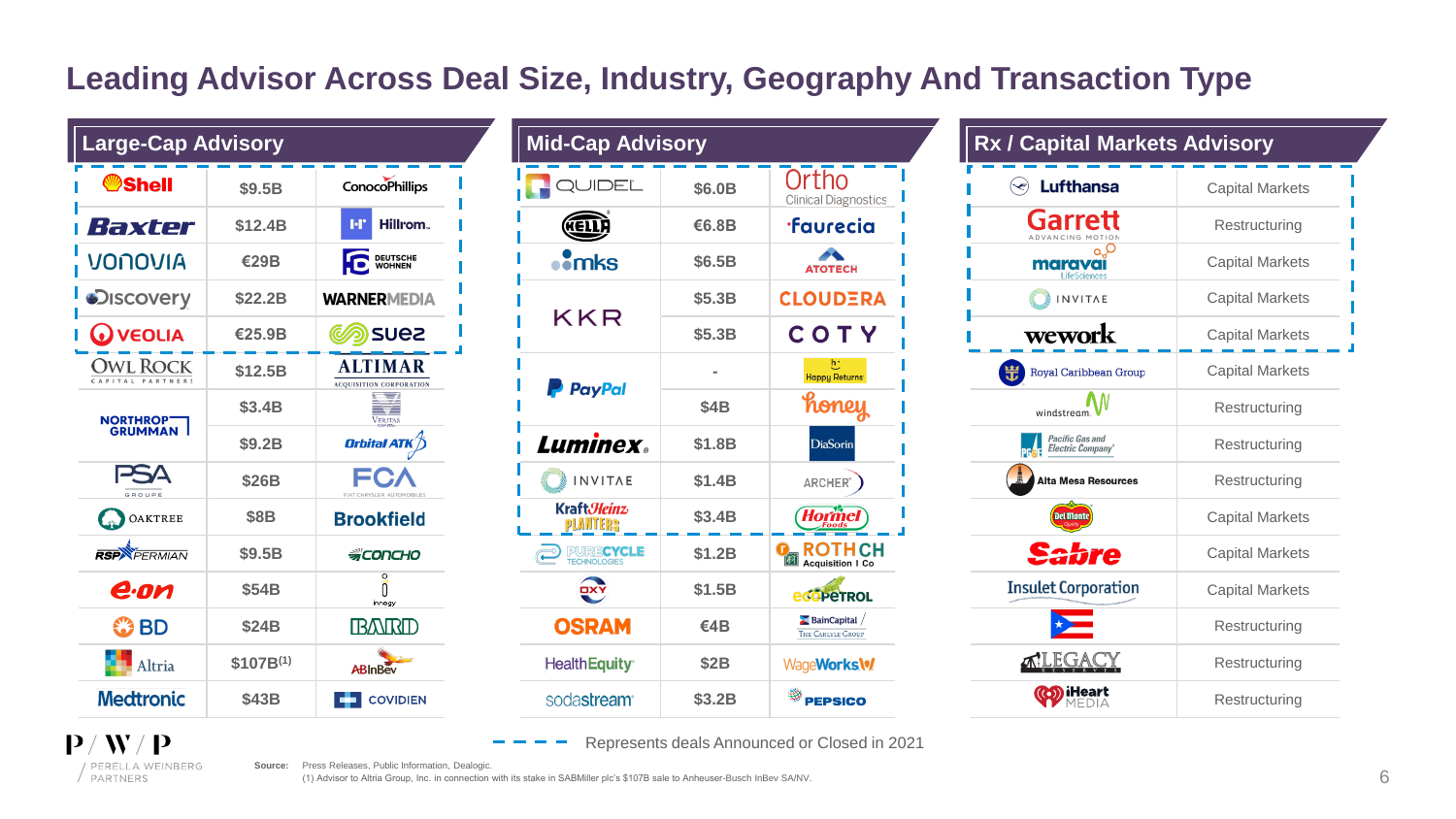## **Experience And Runway To Build Longstanding Advisory Relationships**



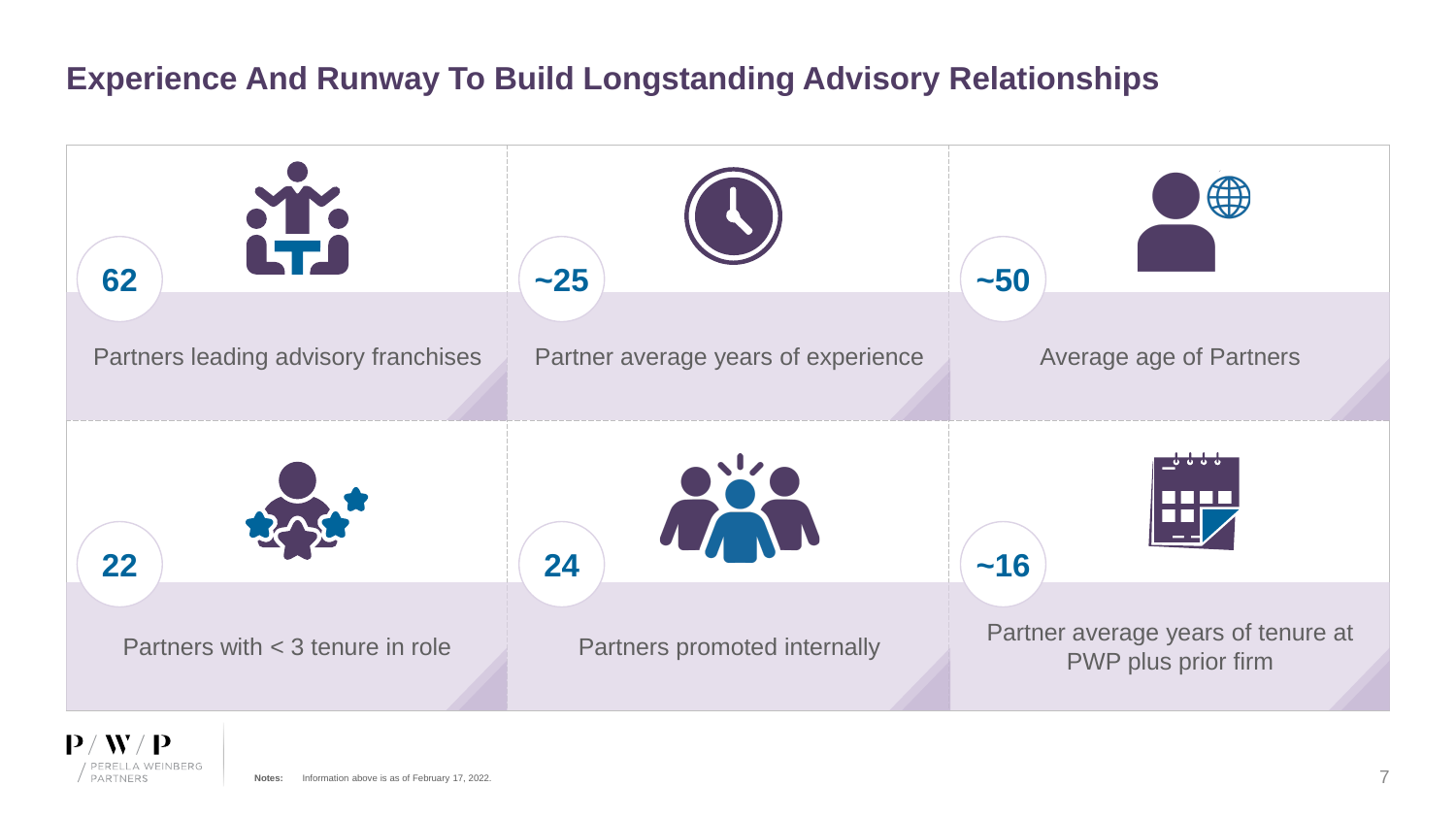## **A Focused Growth Strategy**

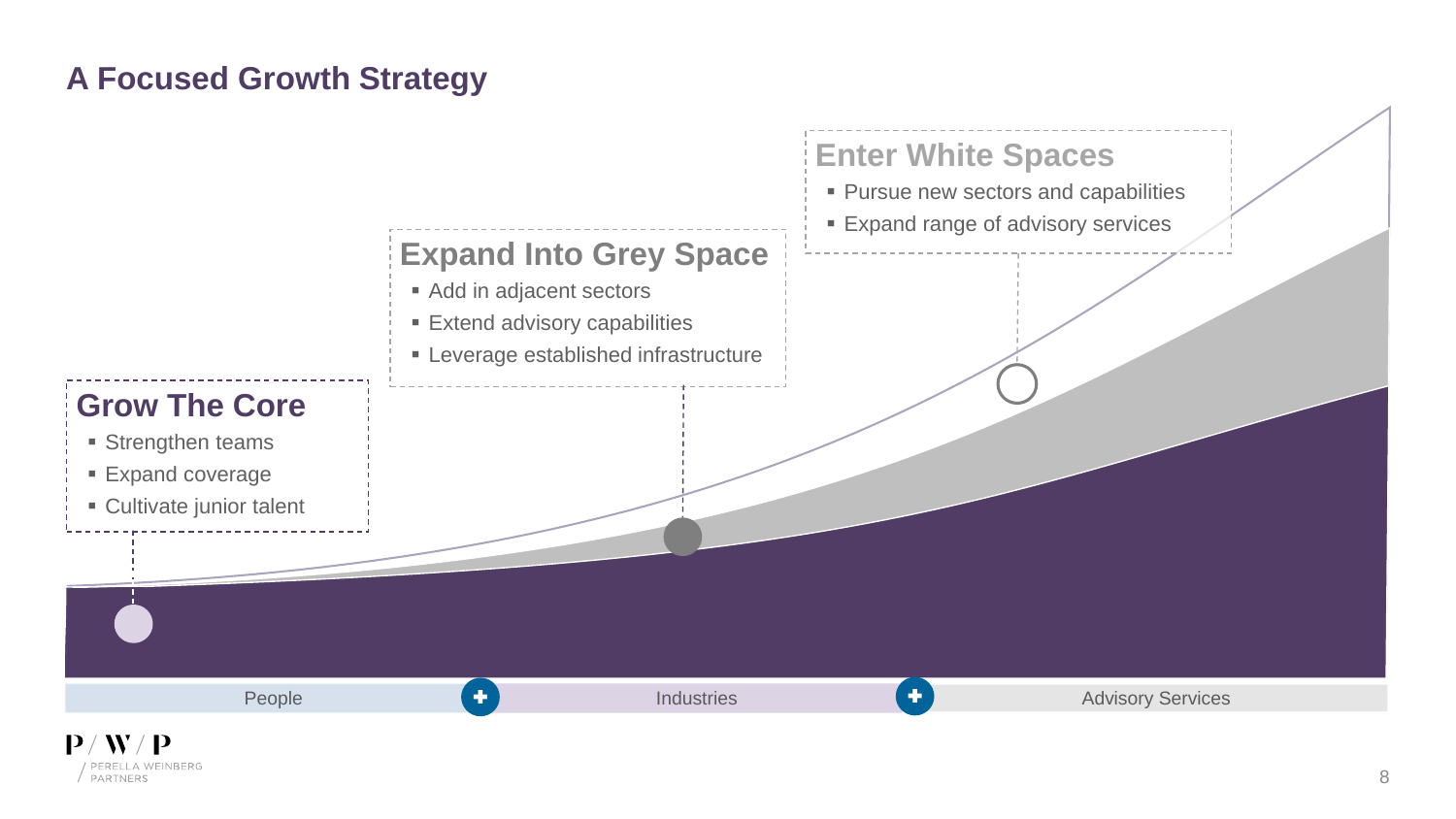### **Careful, Methodical Approach To Growing Our Team**



- **Thought Leadership**
- $\boxtimes$  Deep industry insights
- **Ø Broad advisory experience**
- $\boxtimes$  Reputation of integrity

**Cultural Fit**

- $\boxtimes$  Team player with integrity
- $\boxed{ }$  Mentor and player / coach
- $\boxtimes$  Committed to diversity, equity and inclusion

9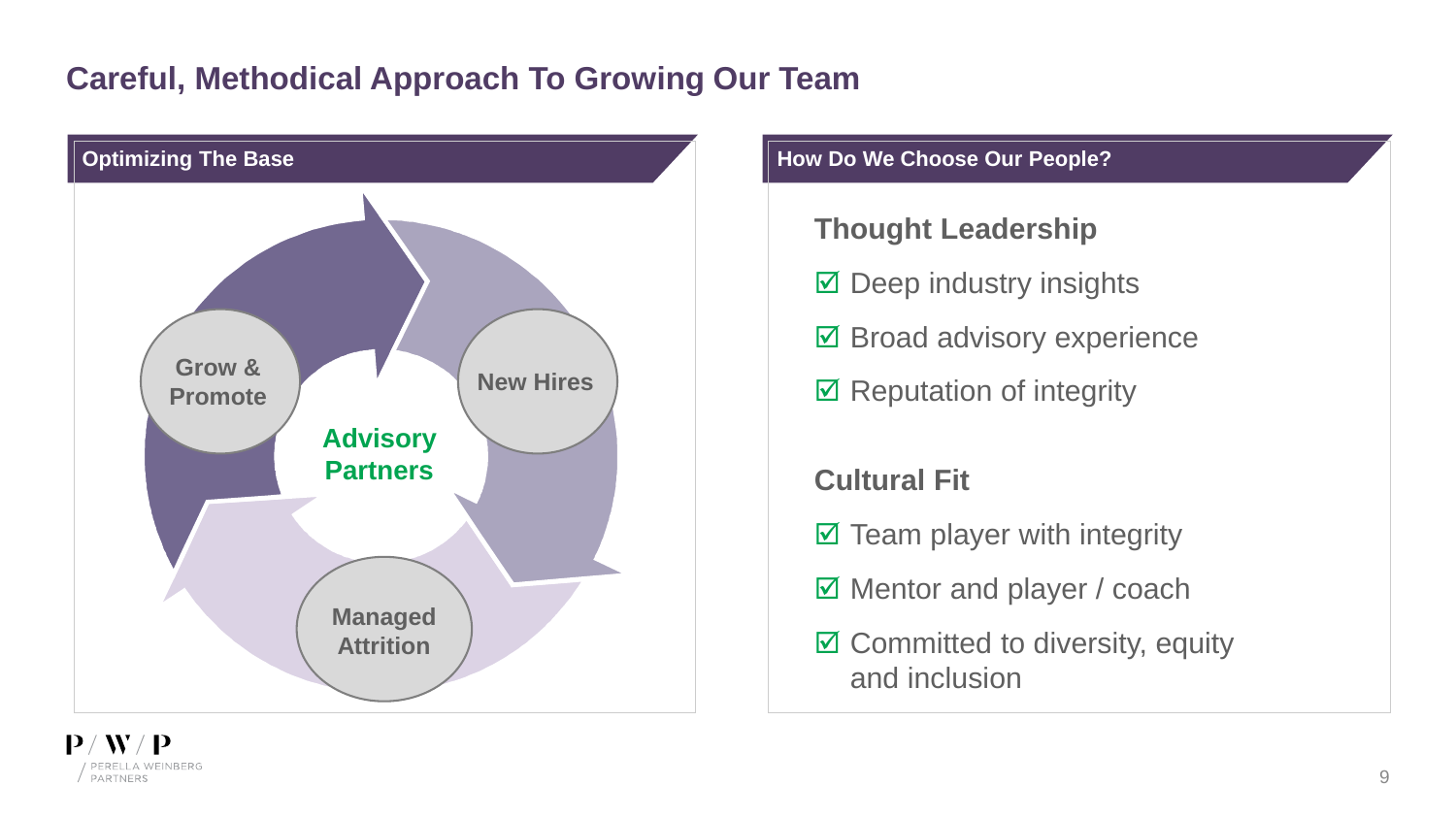# **2021 Highlights**

### **Corporate Structure**

- Became a public company through a de-SPAC business combination with FinTech Acquisition Corp. IV
- Recapitalized and re-aligned equity ownership of the firm

### **Financial Performance(1)**

- Record revenues of \$802 million, 54% above 2020 results
- Record adjusted net income of ~\$161 million, more than 4x 2020 levels
- Focused on disciplined capital return (1 million shares repurchased, \$0.14 per share in dividends paid)<sup>(1)</sup>

### **People**

- Added 10 new partners (7 hired externally and 3 promoted internally)
- Managed firm culture and morale well during stressful pandemic period

### **Clients**

• Continued to expand scale and scope of our client franchise around the world

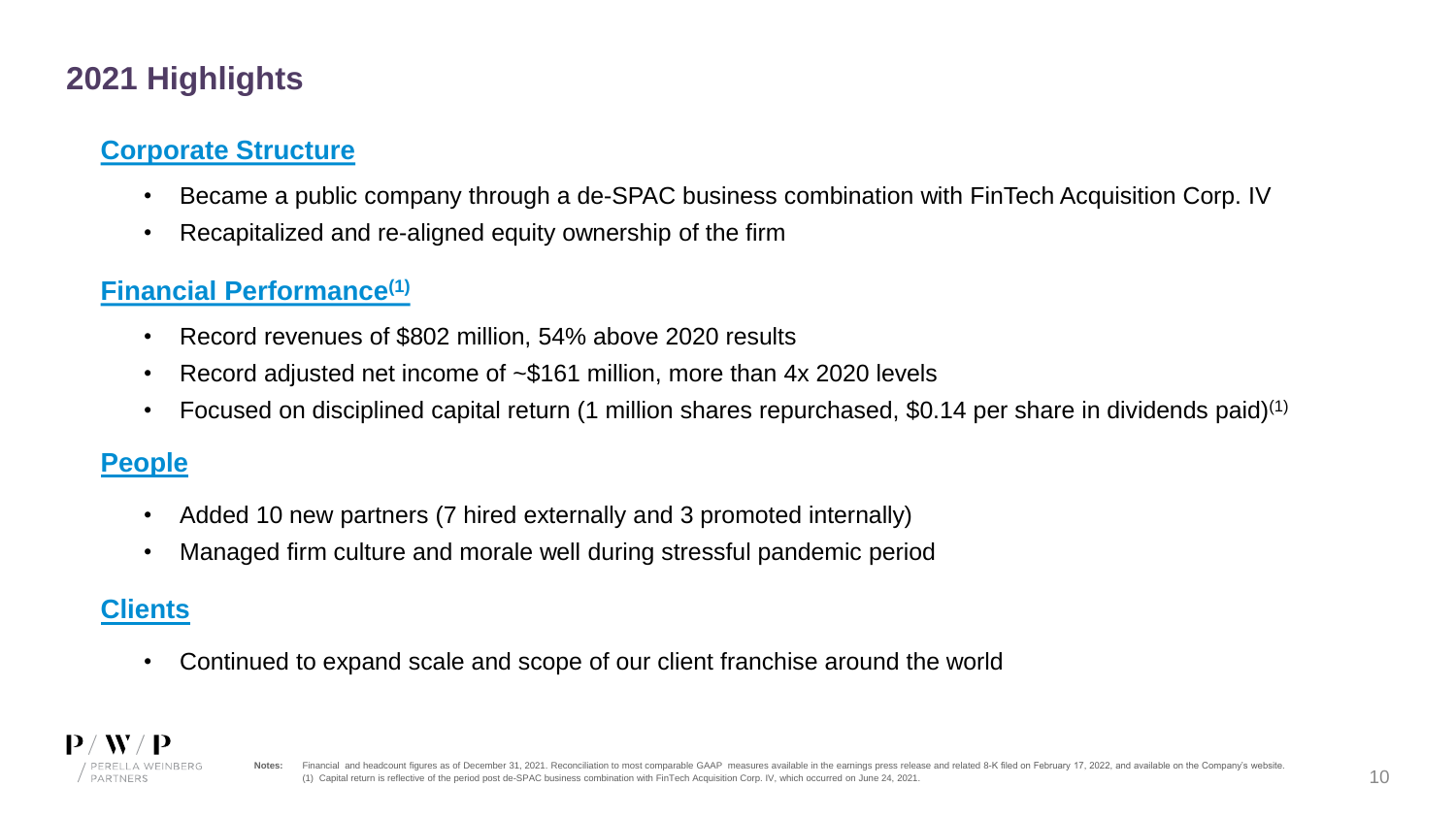# **Balance Sheet and Capital Management Strategy**

- \$502.8M of cash and cash equivalents
- No debt
- **Undrawn revolving credit** facility

### **Balance Sheet Share Repurchases Constanting the Share Repurchases Dividends**

- Authorized \$100M Class A common stock repurchase program with no expiration date
- Over the long-term, anticipate favoring share repurchases to moderate dilution over other capital return strategies
- **E** May consider warrant repurchases based on market conditions

- **Quarterly dividend of** \$0.07 per share since Q3 2021
- May consider special dividends based on market conditions